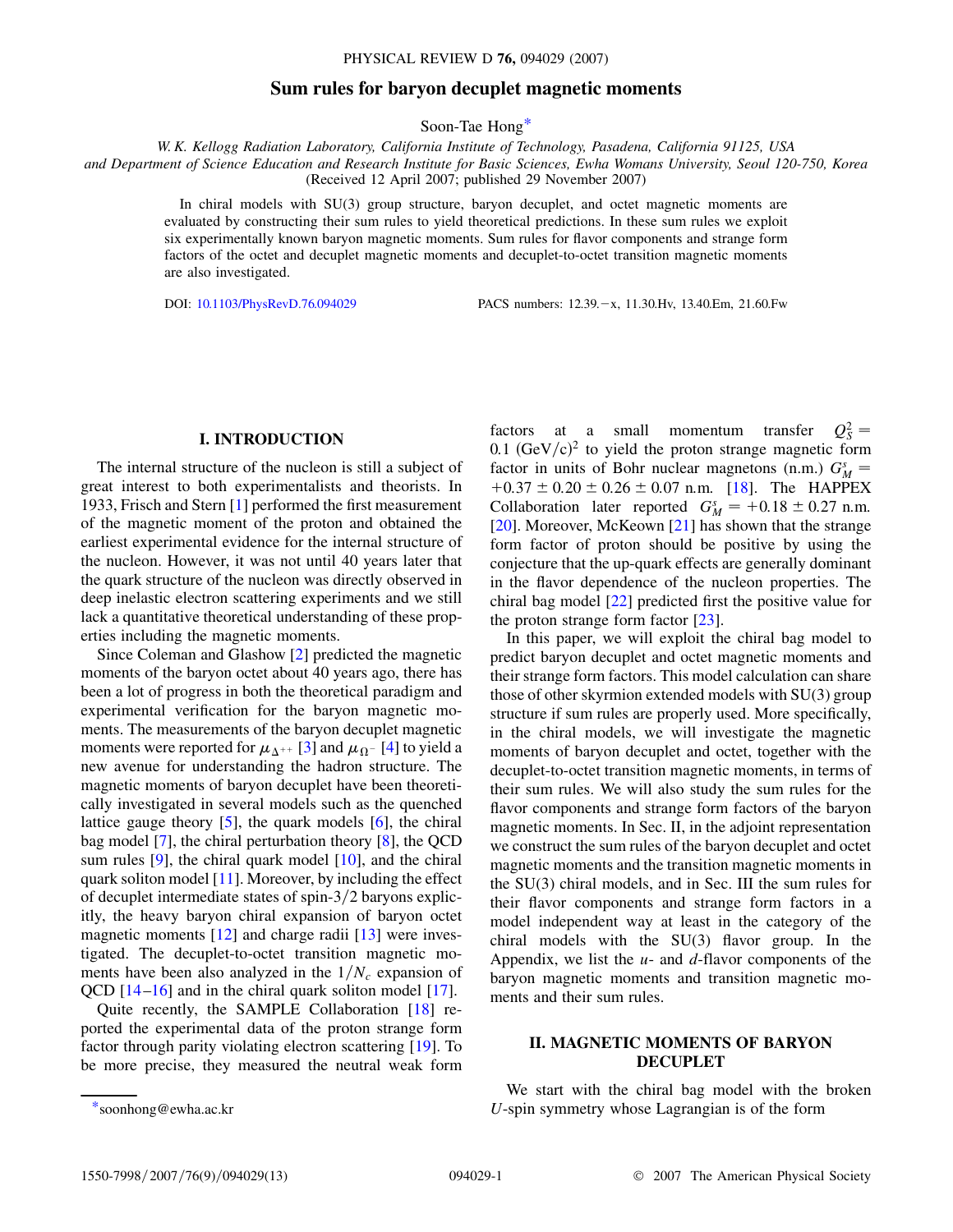$\overline{c}$ 

$$
\mathcal{L} = \mathcal{L}_{CS} + \mathcal{L}_{CSB} + \mathcal{L}_{FSB},
$$
\n
$$
\mathcal{L}_{CS} = \bar{\psi} i \gamma^{\mu} \partial_{\mu} \psi \Theta_{B} - \frac{1}{2} \bar{\psi} U_{5} \psi \Delta_{B} + \left( -\frac{1}{4} f_{\pi}^{2} \text{tr}(l_{\mu} l^{\mu}) + \frac{1}{32 e^{2}} [l_{\mu}, l_{\nu}]^{2} + \mathcal{L}_{WZW} \right) \bar{\Theta}_{B},
$$
\n
$$
\mathcal{L}_{CSB} = -\bar{\psi} M \psi \Theta_{B} + \frac{1}{4} f_{\pi}^{2} m_{\pi}^{2} \text{tr}(U + U^{\dagger} - 2) \bar{\Theta}_{B},
$$
\n
$$
\mathcal{L}_{FSB} = \frac{1}{6} f_{\pi}^{2} (\chi^{2} m_{K}^{2} - m_{\pi}^{2}) \text{tr}((1 - \sqrt{3} \lambda_{8})(U + U^{\dagger} - 2)) \bar{\Theta}_{B} - \frac{1}{12} f_{\pi}^{2} (\chi^{2} - 1) \text{tr}((1 - \sqrt{3} \lambda_{8})(Ul_{\mu} l^{\mu} + l_{\mu} l^{\mu} U^{\dagger})) \bar{\Theta}_{B},
$$
\n(2.1)

where the quark field  $\psi$  has SU(3) flavor degrees of freedom and the chiral field  $U = e^{i\lambda_a \pi_a/f_\pi} \in SU(3)$  is described by the pseudoscalar meson fields  $\pi_a$  $(a = 1, \ldots, 8)$  and Gell-Mann matrices  $\lambda_a$  with  $\lambda_a \lambda_b =$  $\frac{2}{3}\delta_{ab} + (if_{abc} + d_{abc})\lambda_c$ , and  $\Theta_B = 1 - \tilde{\Theta}_B$ ) is the bag theta function (one inside the bag and zero outside the bag). In the limit of vanishing bag radius, the chiral bag model is reduced to the Skyrmion model. Here  $l_{\mu}$  =  $U^{\dagger} \partial_{\mu} U$  and  $\mathcal{L}_{\text{WZW}}$  stands for the topological Wess-Zumino-Witten (WZW) term. The chiral symmetry (CS) is broken by the quark masses  $M = diag(m_u, m_d, m_s)$  and pion mass  $m_{\pi}$  in  $\mathcal{L}_{\text{CSB}}$ . Furthermore the SU(3) flavor symmetry breaking (FSB) with  $m_K/m_\pi \neq 1$  and  $\chi =$  $f_K/f_\pi \neq 1$  is included in  $\mathcal{L}_{\text{FSB}}$ . Even though the mass terms in  $\mathcal{L}_{CSB}$  and  $\mathcal{L}_{FSB}$  break both the SU<sub>L</sub>(3)  $\times$  $SU_R(3)$  and diagonal SU(3) symmetry so that chiral symmetry cannot be conserved, these terms without derivatives yield no explicit contribution to the electromagnetic (EM) currents  $J^{\mu}$  and at least in the adjoint representation of the SU(3) group the EM currents are conserved and of the same form as the chiral limit result  $J_{\text{CS}}^{\mu}$  to preserve the *U*-spin symmetry. However the derivative-dependent term in  $\mathcal{L}_{\text{FSB}}$  gives rise to the *U*-spin symmetry breaking conserved EM currents  $J_{\text{FSB}}^{\mu}$  so that  $J^{\mu} = J_{\text{CS}}^{\mu} + J_{\text{FSB}}^{\mu}$ .

Assuming that the hedgehog classical solution in the meson phase  $U_0 = e^{i\lambda_i \hat{r}_i \theta(r)}$  (*i* = 1, 2, 3) is embedded in the SU(2) isospin subgroup of SU(3) and the Fock space in the quark phase is described by the  $N_c$  valence quarks and the vacuum structure composed of quarks filling the negative energy sea, the chiral model generates the zero mode with the collective variable  $A(t) \in SU(3)$  by performing the slow rotation  $U \rightarrow A U_0 A^{\dagger}$  and  $\psi \rightarrow A \psi$  on SU(3) group manifold. Given the spinning chiral model ansatz, the EM currents yield the magnetic moment operators  $\hat{\mu}^i = \hat{\mu}^{i(3)} + \frac{1}{\sqrt{3}} \hat{\mu}^{i(8)}$ , where  $\hat{\mu}^{i(a)} = \hat{\mu}_{\text{CS}}^{i(a)} + \hat{\mu}_{\text{FSB}}^{i(a)}$ with

<span id="page-1-0"></span>
$$
\hat{\mu}_{\text{CS}}^{i(a)} = -\mathcal{N}D_{ai}^8 - \mathcal{N}'d_{ipq}D_{ap}^8 \hat{T}_q^R + \frac{N_c}{2\sqrt{3}} \mathcal{M}D_{a8}^8 \hat{J}_i,
$$
\n
$$
\hat{\mu}_{\text{FSB}}^{i(a)} = -\mathcal{P}D_{ai}^8(1 - D_{88}^8) + \mathcal{Q}\frac{\sqrt{3}}{2}d_{ipq}D_{ap}^8 D_{8q}^8 + \mathcal{R}D_{a8}^8 D_{8i}^8, \tag{2.2}
$$

where  $M, N, N', P, Q$ , and R are the inertia parameters calculable in the chiral models [\[23](#page-12-21)[,24\]](#page-12-22). Using the theorem that the tensor product of the Wigner *D* functions can be decomposed into the sum of the single *D* functions, the isovector and isoscalar parts of the operator  $\hat{\mu}_{\text{FSB}}^{i(a)}$  are then rewritten as

$$
\hat{\mu}_{\text{FSB}}^{i(3)} = \mathcal{P}\left(-\frac{4}{5}D_{3i}^8 + \frac{1}{4}D_{3i}^{10} + \frac{1}{4}D_{3i}^{\bar{10}} + \frac{3}{10}D_{3i}^{27}\right) + \mathcal{Q}\left(\frac{3}{10}D_{3i}^8 - \frac{3}{10}D_{3i}^{27}\right) + \mathcal{R}\left(\frac{1}{5}D_{3i}^8 + \frac{7}{10}D_{3i}^{27}\right),
$$
\n
$$
\hat{\mu}_{\text{FSB}}^{i(8)} = \mathcal{P}\left(-\frac{6}{5}D_{8i}^8 + \frac{9}{20}D_{8i}^{27}\right) + \mathcal{Q}\left(-\frac{3}{10}D_{8i}^8 - \frac{9}{20}D_{8i}^{27}\right) + \mathcal{R}\left(-\frac{1}{5}D_{8i}^8 + \frac{9}{20}D_{8i}^{27}\right).
$$
\n(2.3)

Here one notes that the **1**, **10**, and **10** irreducible representations (IRs) do not occur in the decuplet baryons while **10** and **10** IRs appear together in the isovector channel of the baryon octet to conserve the hermiticity of the operator.

Using the above operator  $\hat{\mu}^i$  together with the decuplet baryon wave function  $\Phi_B^{\lambda} = \sqrt{\dim(\lambda)} D_{ab}^{\lambda}$  with the quantum numbers  $a = (Y; I, I_3)$  (*Y*, hypercharge; *I*, isospin) and  $b = (Y_R; J, -J_3)$  ( $Y_R$ , right hypercharge; *J*, spin) and  $\lambda$  the dimension of the representation, the baryon decuplet magnetic moments for 10 ( $J_3 = 3/2$ ) and transition magnetic moments for **10**  $(J_3 = 1/2) \rightarrow 8$   $(J_3 = 1/2) + \gamma$  have the following hyperfine structure: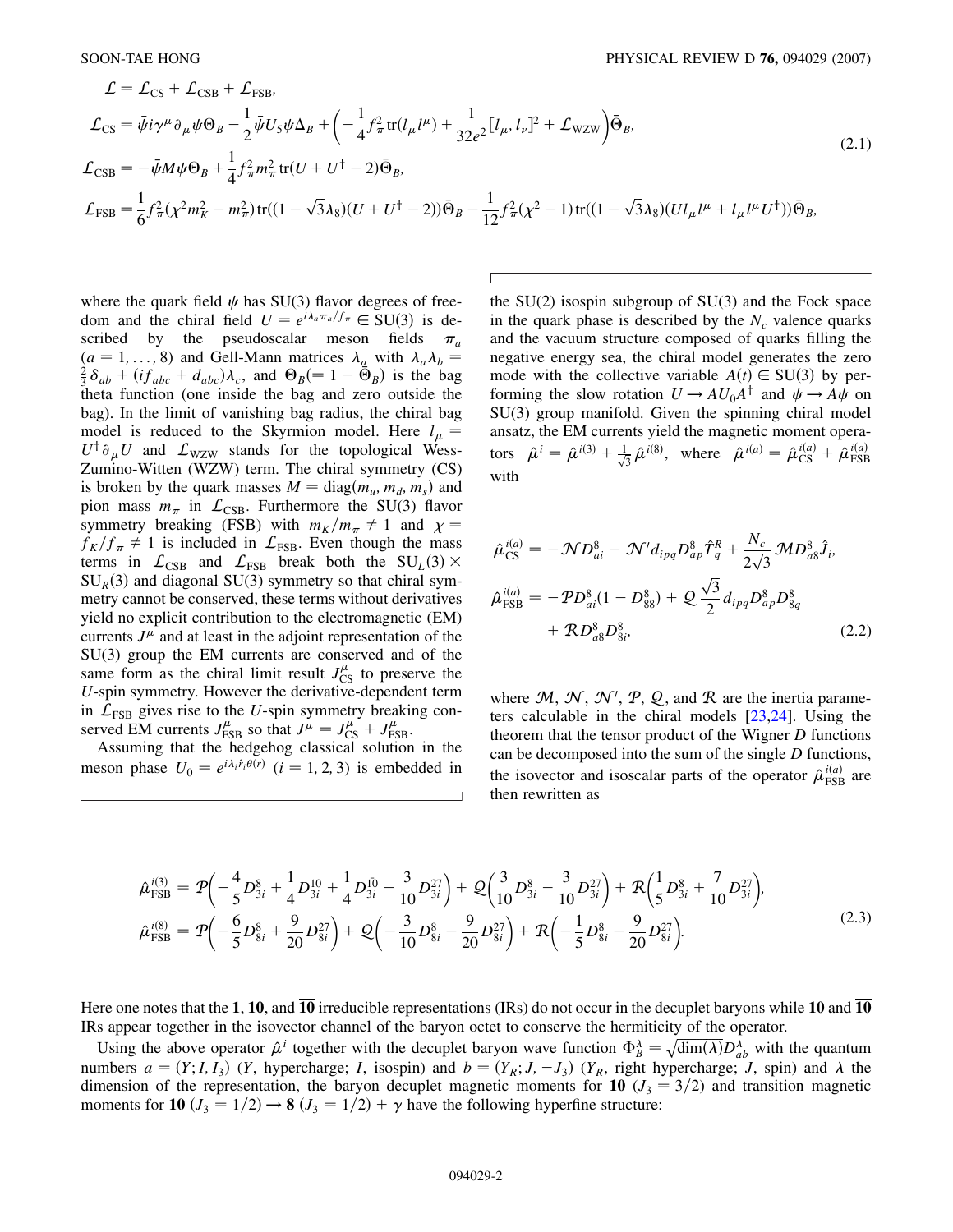<span id="page-2-0"></span>
$$
\mu_{\Delta^{++}} = \frac{1}{8} \mathcal{M} + \frac{1}{2} \Big( \mathcal{N} - \frac{1}{2\sqrt{3}} \mathcal{N}' \Big) + \frac{3}{7} \mathcal{P} - \frac{3}{56} \mathcal{Q} - \frac{1}{14} \mathcal{R},
$$
  
\n
$$
\mu_{\Delta^{+}} = \frac{1}{16} \mathcal{M} + \frac{1}{4} \Big( \mathcal{N} - \frac{1}{2\sqrt{3}} \mathcal{N}' \Big) + \frac{5}{21} \mathcal{P} + \frac{1}{84} \mathcal{Q} - \frac{1}{84} \mathcal{R},
$$
  
\n
$$
\mu_{\Delta^{0}} = \frac{1}{21} \mathcal{P} + \frac{13}{168} \mathcal{Q} + \frac{1}{21} \mathcal{R},
$$
  
\n
$$
\mu_{\Delta^{-}} = -\frac{1}{16} \mathcal{M} - \frac{1}{4} \Big( \mathcal{N} - \frac{1}{2\sqrt{3}} \mathcal{N}' \Big) - \frac{1}{7} \mathcal{P} + \frac{1}{7} \mathcal{Q} + \frac{3}{28} \mathcal{R},
$$
  
\n
$$
\mu_{\Sigma^{++}} = \frac{1}{16} \mathcal{M} + \frac{1}{4} \Big( \mathcal{N} - \frac{1}{2\sqrt{3}} \mathcal{N}' \Big) + \frac{19}{84} \mathcal{P} - \frac{17}{168} \mathcal{Q} - \frac{1}{42} \mathcal{R},
$$
  
\n
$$
\mu_{\Sigma^{++}} = -\frac{1}{16} \mathcal{M} - \frac{1}{4} \Big( \mathcal{N} - \frac{1}{2\sqrt{3}} \mathcal{N}' \Big) - \frac{17}{84} \mathcal{P} + \frac{13}{168} \mathcal{Q} + \frac{1}{21} \mathcal{R},
$$
  
\n
$$
\mu_{\Xi^{0}} = -\frac{1}{42} \mathcal{P} - \frac{17}{168} \mathcal{Q} - \frac{1}{42} \mathcal{R},
$$
  
\n
$$
\mu_{\Xi^{0}} = -\frac{1}{16} \mathcal{M} - \frac{1}{4} \Big( \mathcal{
$$

Here the coefficients are solely given by the SU(3) group structure of the chiral models and the physical information such as decay constants and masses are included in the above inertia parameters, such as  $M, \mathcal{N}$ , and so on. Note that the SU(3) group structure in the coefficients is generic property shared by the chiral models which exploit the hedgehog ansatz solution corresponding to the little group  $SU(2) \times Z_2$  [[25](#page-12-23)]. In the chiral perturbation theory [\[8](#page-12-7)] and in the  $1/N_c$  expansion of QCD  $[14–16]$  $[14–16]$  $[14–16]$  $[14–16]$  $[14–16]$  to which the hedgehog ansatz does not apply, one can thus see the coefficients different from those in ([2.4](#page-2-0)) even though the

1

1

SU(3) flavor group is used in the theory. Now, it seems appropriate to comment on the  $1/N_c$  expansion  $[25-28]$  $[25-28]$ . In the above relations ([2.4](#page-2-0)), the inertia parameters  $\mathcal{N}, \mathcal{N}',$ P, Q, and R are of order  $N_c$  while M is of order  $N_c^{-1}$ . However, since the inertia parameter  $M$  is multiplied by an explicit factor  $N_c$  in ([2.2](#page-1-0)), the terms with  $\mathcal M$  are of order  $N_c^0$ . (For details of further  $1/N_c$ , see [[25](#page-12-23),[28](#page-12-24)].)

In the SU(3) flavor symmetric limit with the chiral symmetry breaking masses  $m_u = m_d = m_s$ ,  $m_K = m_\pi$ and decay constants  $f_K = f_\pi$ , the magnetic moments of the decuplet baryons are simply given by [\[29](#page-12-25)]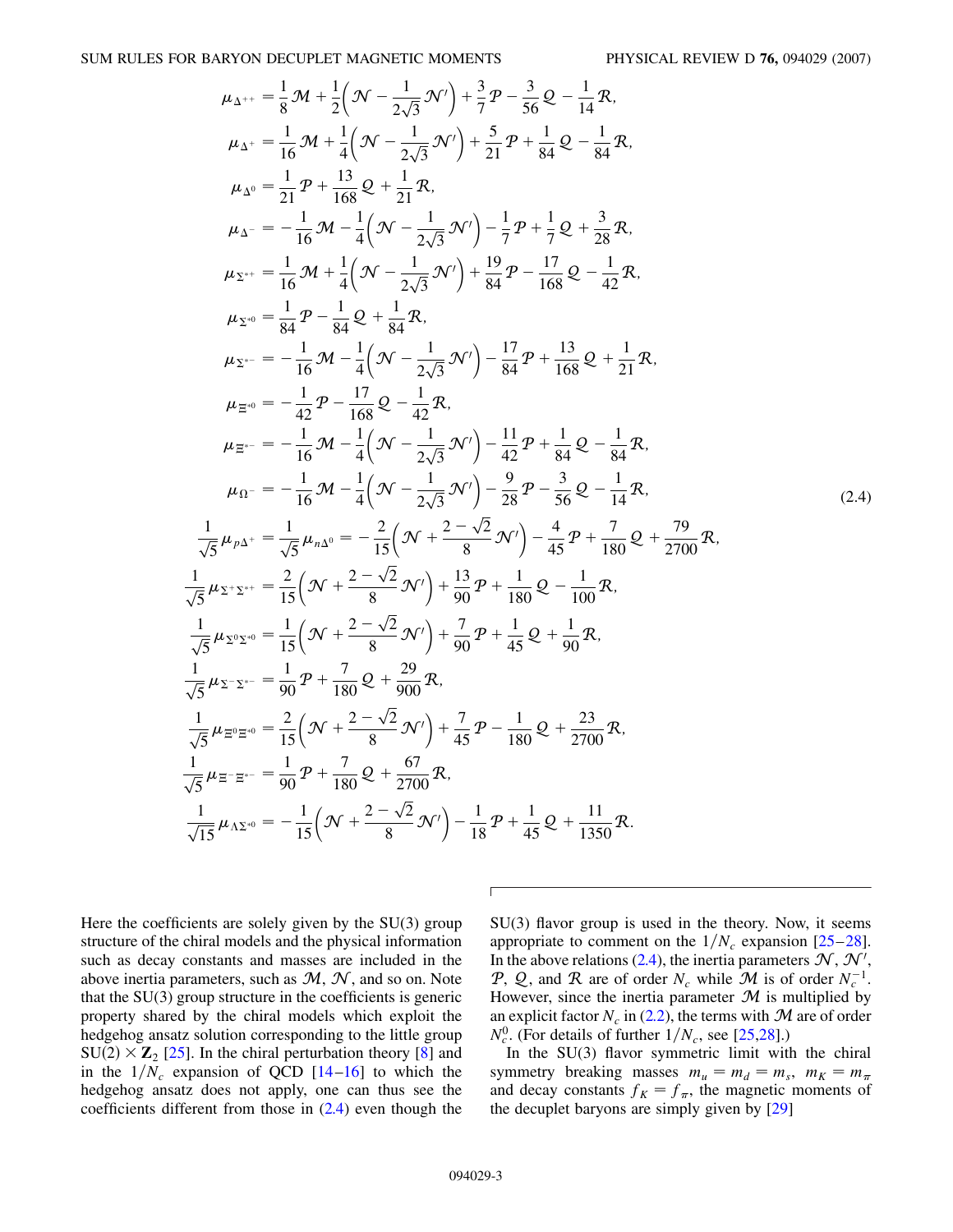$$
\mu_B = Q_{\text{EM}} \left( \frac{1}{16} \mathcal{M} + \frac{1}{4} \left( \mathcal{N} - \frac{1}{2\sqrt{3}} \mathcal{N}' \right) \right), \tag{2.5}
$$

<span id="page-3-0"></span>where  $Q_{EM}$  is the EM charge. Here one notes that in the chiral model in the adjoint representation the prediction of the baryon magnetic moments with the chiral symmetry is the same as that with the  $SU(3)$  flavor symmetry since the mass-dependent term in  $\mathcal{L}_{CSB}$  and  $\mathcal{L}_{FSB}$  do not yield any contribution to  $J_{\text{FSB}}^{\mu}$  so that there are no terms with  $\mathcal{P}, \mathcal{Q},$ and R in [\(2.4\)](#page-2-0). Because of the degenerate *d*- and *s*-flavor charges in the SU(3) EM charge operator  $\hat{Q}_{\text{EM}}$ , the chiral model possesses the *U*-spin symmetry relations in the baryon decuplet magnetic moments, similar to those in the octet baryons [[30](#page-12-26)]

$$
\mu_{\Delta^{-}} = \mu_{\Sigma^{*-}} = \mu_{\Xi^{*-}} = \mu_{\Omega^{-}}, \qquad \mu_{\Delta^{0}} = \mu_{\Sigma^{*0}} = \mu_{\Xi^{*0}},
$$

$$
\mu_{\Delta^{+}} = \mu_{\Sigma^{*+}}, \qquad (2.6)
$$

which are a subset of the stronger symmetry relations  $(2.5)$ .

Next, since the SU(3) FSB quark masses do not affect the magnetic moments of the baryon decuplet in the adjoint representation of the chiral model, in the more general SU(3) flavor symmetry broken case with  $m_u = m_d \neq m_s$ ,  $m_{\pi} \neq m_K$  and  $f_{\pi} \neq f_K$ , the decuplet baryon magnetic moments with all the inertia parameters satisfy the following symmetric sum rules:

$$
\mu_{\Sigma^{*0}} = \frac{1}{2}\mu_{\Sigma^{*+}} + \frac{1}{2}\mu_{\Sigma^{*-}},
$$
  

$$
\mu_{\Delta^{-}} + \mu_{\Delta^{++}} = \mu_{\Delta^{0}} + \mu_{\Delta^{+}},
$$

$$
\sum_{B \in \text{decuplet}} \mu_B = 0.
$$
 (2.7)

Now, in order to predict baryon decuplet magnetic moments we proceed to derive sum rules for the baryon magnetic moments in terms of the experimentally known baryon magnetic moments. To do this, we first consider the baryon octet magnetic moments of the form

$$
\mu_{p} = \frac{1}{10} \mathcal{M} + \frac{4}{15} \left( \mathcal{N} + \frac{1}{2} \mathcal{N}' \right) + \frac{8}{45} \mathcal{P} - \frac{2}{45} \mathcal{Q} - \frac{1}{45} \mathcal{R},
$$
\n
$$
\mu_{n} = \frac{1}{20} \mathcal{M} - \frac{1}{5} \left( \mathcal{N} + \frac{1}{2} \mathcal{N}' \right) - \frac{1}{9} \mathcal{P} + \frac{7}{90} \mathcal{Q} + \frac{1}{45} \mathcal{R},
$$
\n
$$
\mu_{\Sigma^{+}} = \frac{1}{10} \mathcal{M} + \frac{4}{15} \left( \mathcal{N} + \frac{1}{2} \mathcal{N}' \right) + \frac{13}{45} \mathcal{P} - \frac{1}{45} \mathcal{Q} - \frac{2}{45} \mathcal{R},
$$
\n
$$
\mu_{\Sigma^{0}} = -\frac{1}{40} \mathcal{M} + \frac{1}{10} \left( \mathcal{N} + \frac{1}{2} \mathcal{N}' \right) + \frac{11}{90} \mathcal{P} + \frac{1}{36} \mathcal{Q} + \frac{1}{45} \mathcal{R},
$$
\n
$$
\mu_{\Sigma^{-}} = -\frac{3}{20} \mathcal{M} - \frac{1}{15} \left( \mathcal{N} + \frac{1}{2} \mathcal{N}' \right) - \frac{2}{45} \mathcal{P} + \frac{7}{90} \mathcal{Q} + \frac{4}{45} \mathcal{R},
$$
\n
$$
\mu_{\Xi^{0}} = \frac{1}{20} \mathcal{M} - \frac{1}{5} \left( \mathcal{N} + \frac{1}{2} \mathcal{N}' \right) - \frac{11}{45} \mathcal{P} - \frac{1}{45} \mathcal{Q} + \frac{1}{45} \mathcal{R},
$$
\n
$$
\mu_{\Xi^{-}} = -\frac{3}{20} \mathcal{M} - \frac{1}{15} \left( \mathcal{N} + \frac{1}{2} \mathcal{N}' \right) - \frac{4}{45} \mathcal{P} - \frac{2}{45} \mathcal{Q} - \frac{4
$$

<span id="page-3-1"></span>Since we have effectively five inertia parameters  $M$ ,  $\mathcal{N} + \frac{1}{2}\mathcal{N}'$ ,  $\mathcal{P}$ ,  $\mathcal{Q}$ , and  $\mathcal{R}$ , we can derive sum rules for three magnetic moments  $\mu_{\Sigma^0}, \mu_{\Lambda}$ , and  $\mu_{\Xi^-}$  in terms of five experimentally known octet magnetic moments,  $\mu_p, \mu_n, \mu_{\Sigma^+}, \mu_{\Sigma^-}$ , and  $\mu_{\pi^0}$  as follows:

$$
\mu_{\Sigma^0} = \frac{1}{2}\mu_{\Sigma^+} + \frac{1}{2}\mu_{\Sigma^-}, \qquad \mu_{\Xi^-} = -\frac{1}{3}\mu_n - \frac{8}{3}\mu_{\Sigma^+} - \frac{5}{3}\mu_{\Sigma^-} - \frac{7}{3}\mu_{\Xi^0}, \n\mu_{\Lambda} = -\mu_p - \frac{2}{3}\mu_n + \frac{7}{6}\mu_{\Sigma^+} + \frac{1}{6}\mu_{\Sigma^-} + \frac{4}{3}\mu_{\Xi^0}.
$$
\n(2.9)

Using the above sum rules we can predict the magnetic moments as in Table [I](#page-5-0). One notes that the value of  $\mu_A$  is comparable to the experimental data  $\mu_{\Lambda}^{exp} = -0.61$ , while the value of  $\mu_{\Xi}$ - is not so comparable to  $\mu_{\Xi}^{exp} = -0.65$ .

Similarly we can derive sum rules for the decuplet magnetic moments in terms of six experimentally known magnetic moments,  $\mu_p$ ,  $\mu_n$ ,  $\mu_{\Sigma^+}$ ,  $\mu_{\Sigma^-}$ ,  $\mu_{\Xi^0}$ , and  $\mu_{\Delta^{++}}$  to arrive at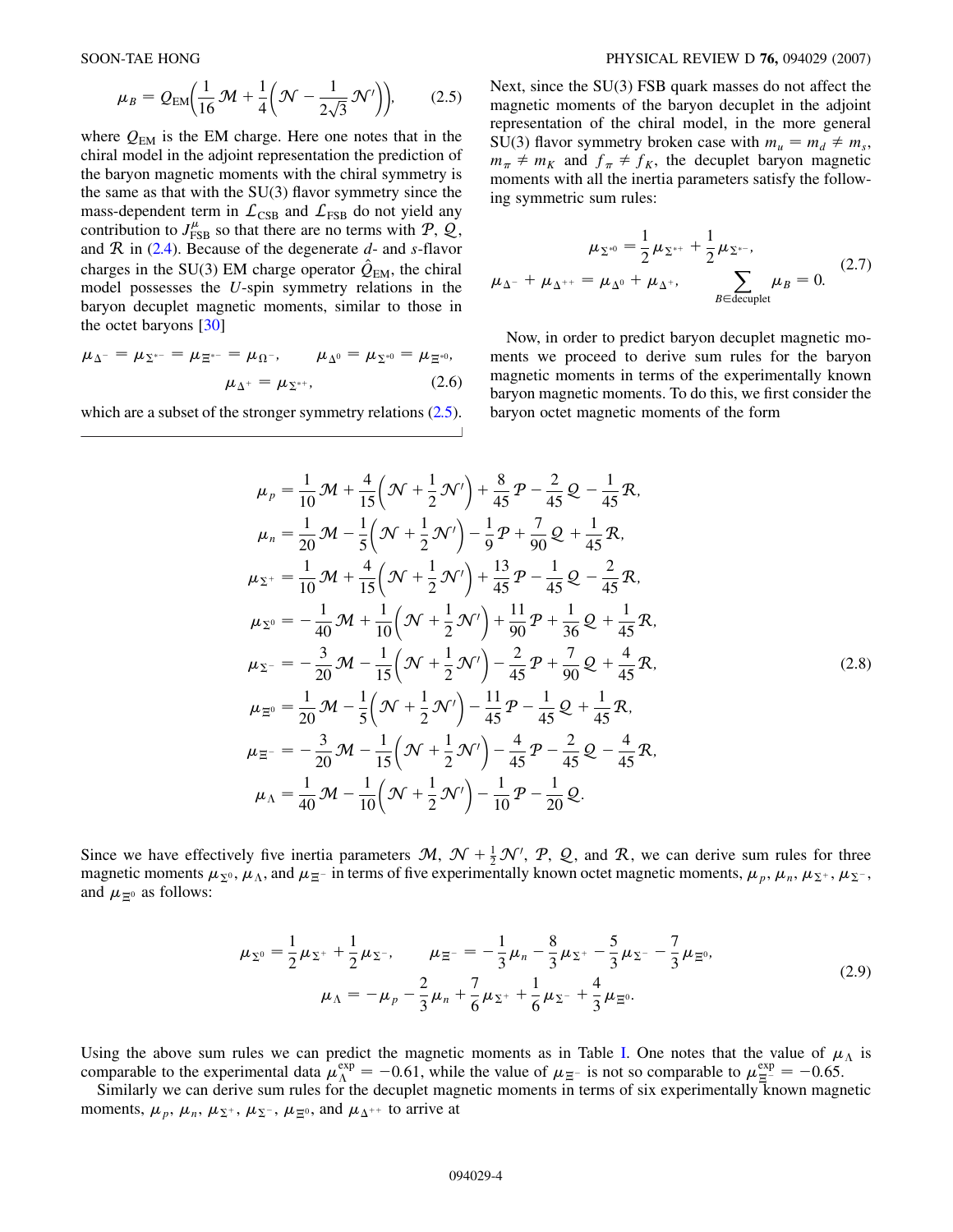SUM RULES FOR BARYON DECUPLET MAGNETIC MOMENTS PHYSICAL REVIEW D **76,** 094029 (2007)

$$
\mu_{\Delta^*} = \frac{5}{28}\mu_p + \frac{55}{168}\mu_x + \frac{5}{21}\mu_z + \frac{25}{84}\mu_z - \frac{5}{168}\mu_{\Xi^0} + \frac{1}{2}\mu_{\Delta^{++}},
$$
\n
$$
\mu_{\Delta^0} = \frac{5}{14}\mu_p + \frac{55}{84}\mu_a + \frac{5}{21}\mu_z + \frac{25}{42}\mu_z - \frac{5}{84}\mu_{\Xi^0},
$$
\n
$$
\mu_{\Delta^*} = -\frac{15}{28}\mu_p + \frac{55}{168}\mu_a + \frac{5}{14}\mu_z + \frac{25}{28}\mu_z - \frac{5}{28}\mu_z - \frac{3}{2}\mu_{\Delta^{++}},
$$
\n
$$
\mu_{\Sigma^*} = -\frac{25}{14}\mu_p - \frac{25}{168}\mu_a + \frac{215}{84}\mu_z + \frac{5}{84}\mu_z + \frac{365}{168}\mu_{\Xi^0} + \frac{1}{2}\mu_{\Delta^{++}},
$$
\n
$$
\mu_{\Sigma^0} = -\frac{15}{28}\mu_p + \frac{115}{168}\mu_a + \frac{25}{28}\mu_z + \frac{5}{14}\mu_z + \frac{5}{7}\mu_{\Xi^0},
$$
\n
$$
\mu_{\Xi^0} = -\frac{7}{7}\mu_p - \frac{115}{84}\mu_a + \frac{45}{48}\mu_z + \frac{5}{48}\mu_z - \frac{125}{168}\mu_{\Xi^0} - \frac{1}{2}\mu_{\Delta^{++}},
$$
\n
$$
\mu_{\Xi^0} = -\frac{7}{7}\mu_p - \frac{115}{84}\mu_a + \frac{45}{48}\mu_z - \frac{5}{84}\mu_z - \frac{125}{168}\mu_{\Xi^0} - \frac{1}{2}\mu_{\Delta^{++}},
$$
\n
$$
\mu_{\Xi^0} = \frac{25}{28}\mu_p + \frac{65}{168}\mu_a - \frac{40}{21}\mu_z - \frac{83}{84}\mu_z - \frac{235}{168}\mu_{\Xi^0} - \frac{1}{2}\mu_{\Delta^{++}},
$$
\n
$$
\mu_{\Xi^0} = \frac{15
$$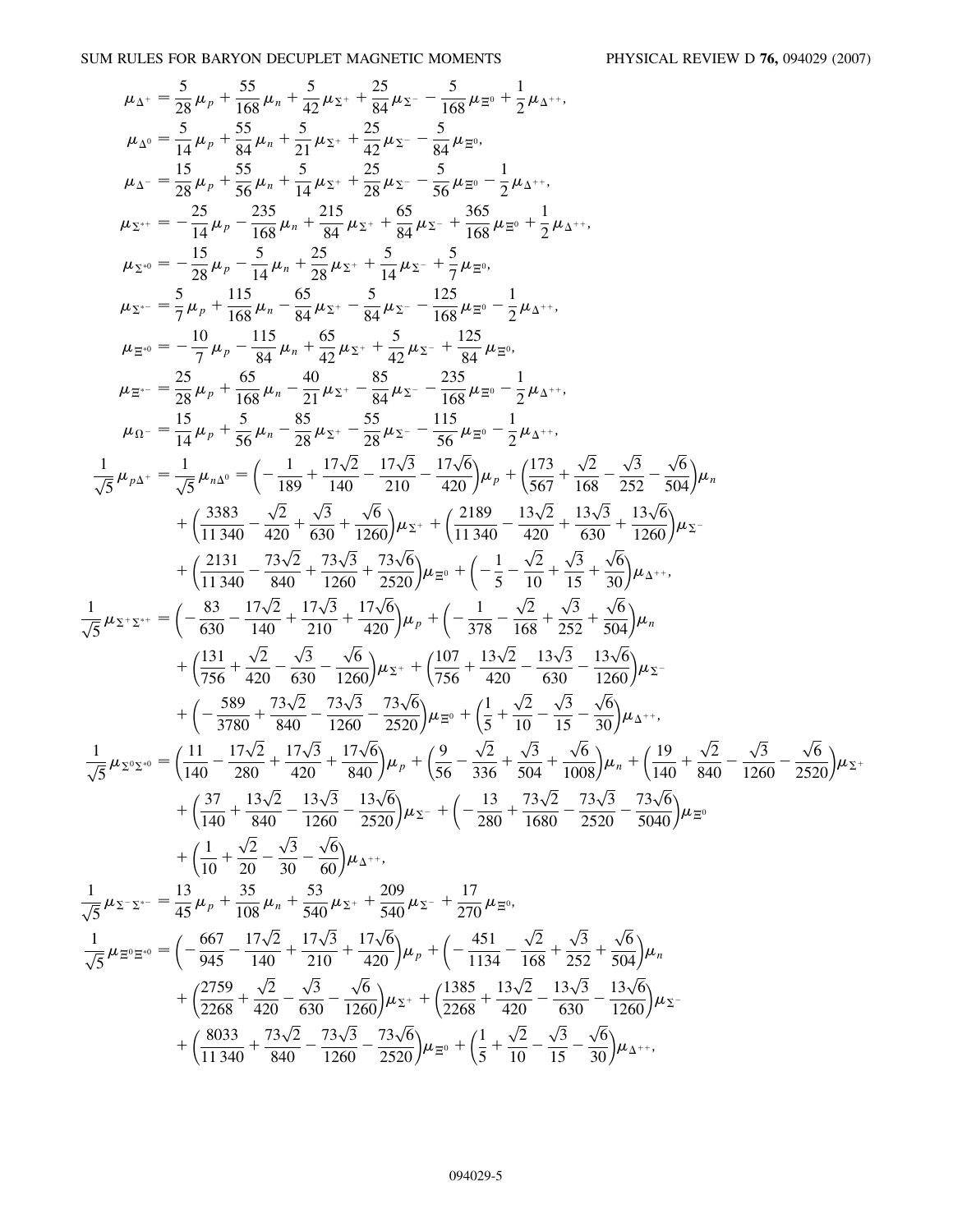| B                | $\mu_{\scriptscriptstyle B}$ | $\mu_B^{(s)}$ | $\mu_B^{(u)}$ | $\mu_B^{(d)}$ | $F_{2B}^{(s)}$ |
|------------------|------------------------------|---------------|---------------|---------------|----------------|
| $\Delta^{++}$    | $4.52*$                      | 0.07          | 4.10          | 0.35          | $-0.21$        |
| $\Delta^+$       | 2.12                         | 0.07          | 2.50          | $-0.45$       | $-0.21$        |
| $\Delta^0$       | $-0.29$                      | 0.07          | 0.89          | $-1.25$       | $-0.21$        |
| $\Delta^-$       | $-2.69$                      | 0.07          | $-0.71$       | $-2.05$       | $-0.21$        |
| $\Sigma^{*+}$    | 2.63                         | $-0.49$       | 2.84          | 0.28          | 0.47           |
| $\Sigma^{*0}$    | 0.08                         | $-0.49$       | 1.14          | $-0.57$       | 0.47           |
| $\Sigma^{*-}$    | $-2.48$                      | $-0.49$       | $-0.57$       | $-1.42$       | 0.47           |
| $\Xi^{*0}$       | 0.44                         | $-1.15$       | 1.38          | 0.21          | 1.45           |
| $\Xi^{*-}$       | $-2.27$                      | $-1.15$       | $-0.43$       | $-0.69$       | 1.45           |
| $\Omega^-$       | $-2.06$                      | $-1.92$       | $-0.29$       | 0.15          | 2.76           |
| $\boldsymbol{p}$ | $2.79*$                      | $-0.25$       | 2.94          | 0.10          | 0.75           |
| $\boldsymbol{n}$ | $-1.91*$                     | $-0.25$       | $-0.19$       | $-1.47$       | 0.75           |
| $\Sigma^+$       | $2.46*$                      | $-0.11$       | 2.72          | $-0.15$       | $-0.67$        |
| $\Sigma^0$       | 0.65                         | $-0.11$       | 1.52          | $-0.76$       | $-0.67$        |
| $\Sigma^-$       | $-1.16*$                     | $-0.11$       | 0.31          | $-1.36$       | $-0.67$        |
| $\Xi^0$          | $-1.25*$                     | $-1.32$       | 0.25          | $-0.18$       | 1.95           |
| $\Xi^-$          | $-1.07$                      | $-1.32$       | 0.37          | $-0.12$       | 1.95           |
| $\Lambda$        | $-0.51$                      | $-0.88$       | 0.75          | $-0.38$       | 1.64           |

<span id="page-5-0"></span>TABLE I. The magnetic moments, their flavor components, and strange form factors of the decuplet and octet baryons. The quantities used as input parameters are indicated by  $*$ .

<span id="page-5-2"></span>
$$
\frac{1}{\sqrt{5}}\mu_{\Xi^{-\Xi^{*-}}} = \frac{49}{135}\mu_{p} + \frac{125}{324}\mu_{n} - \frac{181}{1620}\mu_{\Sigma^{+}} + \frac{407}{1620}\mu_{\Sigma^{-}} - \frac{109}{810}\mu_{\Xi^{0}},
$$
\n
$$
\frac{1}{\sqrt{15}}\mu_{\Lambda\Sigma^{*0}} = \left(\frac{215}{756} + \frac{17\sqrt{2}}{280} - \frac{17\sqrt{3}}{420} - \frac{17\sqrt{6}}{840}\right)\mu_{p} + \left(\frac{1399}{4536} + \frac{\sqrt{2}}{336} - \frac{\sqrt{3}}{504} - \frac{\sqrt{6}}{1008}\right)\mu_{n}
$$
\n
$$
+ \left(-\frac{3751}{11340} - \frac{\sqrt{2}}{840} + \frac{\sqrt{3}}{1260} + \frac{\sqrt{6}}{2520}\right)\mu_{\Sigma^{+}} + \left(-\frac{1093}{11340} - \frac{13\sqrt{2}}{840} + \frac{13\sqrt{3}}{1260} + \frac{13\sqrt{6}}{2520}\right)\mu_{\Sigma^{-}}
$$
\n
$$
+ \left(-\frac{5779}{22680} - \frac{73\sqrt{2}}{1680} + \frac{73\sqrt{3}}{2520} + \frac{73\sqrt{6}}{5040}\right)\mu_{\Xi^{0}} + \left(-\frac{1}{10} - \frac{\sqrt{2}}{20} + \frac{\sqrt{3}}{30} + \frac{\sqrt{6}}{60}\right)\mu_{\Delta^{++}}.
$$
\n(2.10)

Here we have used the additional magnetic moment  $\mu_{\Delta^{++}}$ since we have six inertia parameters  $M$ ,  $\mathcal{N}$ ,  $\mathcal{N}'$ ,  $\mathcal{P}$ ,  $\mathcal{Q}$ , and  $R$ . We list the predictions for the magnetic moments of the decuplet and octet baryons in Table [I](#page-5-0), and those for the decuplet-to-octet transition magnetic moments in Table [II](#page-5-1), by using their sum rules  $(2.10)$  $(2.10)$ . Here note that

our prediction of  $\mu_{\Omega}$ - is comparable to its experimental value  $\mu_{\Omega^{-}}^{\text{exp}} = -1.94$ . The predicted values of the decupletto-octet transition magnetic moments in Table [II](#page-5-1) are also comparable to the previous ones obtained by using the chiral quark soliton model [\[17\]](#page-12-15).

<span id="page-5-1"></span>TABLE II. The transition magnetic moments and their flavor components for  $10(J_3 = 1/2) \rightarrow$ **8** $(J_3 = 1/2) + \gamma$ .

| $B_8B_{10}$                                  | $\mu_{B_8B_{10}}$ | $\mu_{B_8B_{10}}^{(s)}$ | $\mu_{B_8 B_{10}}^{(u)}$ | $\mu_{\mathit{B}_8\mathit{B}_{10}}^{(d)}$ |
|----------------------------------------------|-------------------|-------------------------|--------------------------|-------------------------------------------|
| $p\Delta^+$                                  | $-2.76$           | $-0.54$                 | $-0.76$                  | $-1.46$                                   |
| $n\Delta^0$                                  | $-2.76$           | $-0.54$                 | $-0.76$                  | $-1.46$                                   |
| $\Sigma^+ \Sigma^{*+}$                       | 2.24              | 0.13                    | 2.58                     | $-0.47$                                   |
| $\Sigma^0\Sigma^{*0}$                        | 1.01              | 0.13                    | 1.76                     | $-0.88$                                   |
| $\Sigma$ <sup>-</sup> $\Sigma$ <sup>*-</sup> | $-0.22$           | 0.13                    | 0.94                     | $-1.29$                                   |
| $\Xi^{0}\Xi^{*0}$                            | 2.46              | 0.19                    | 2.72                     | $-0.45$                                   |
| $\Xi^- \Xi^{*-}$                             | $-0.27$           | 0.19                    | 0.90                     | $-1.36$                                   |
| $\Lambda\Sigma^{*0}$                         | $-2.46$           | $-0.54$                 | $-0.56$                  | $-1.36$                                   |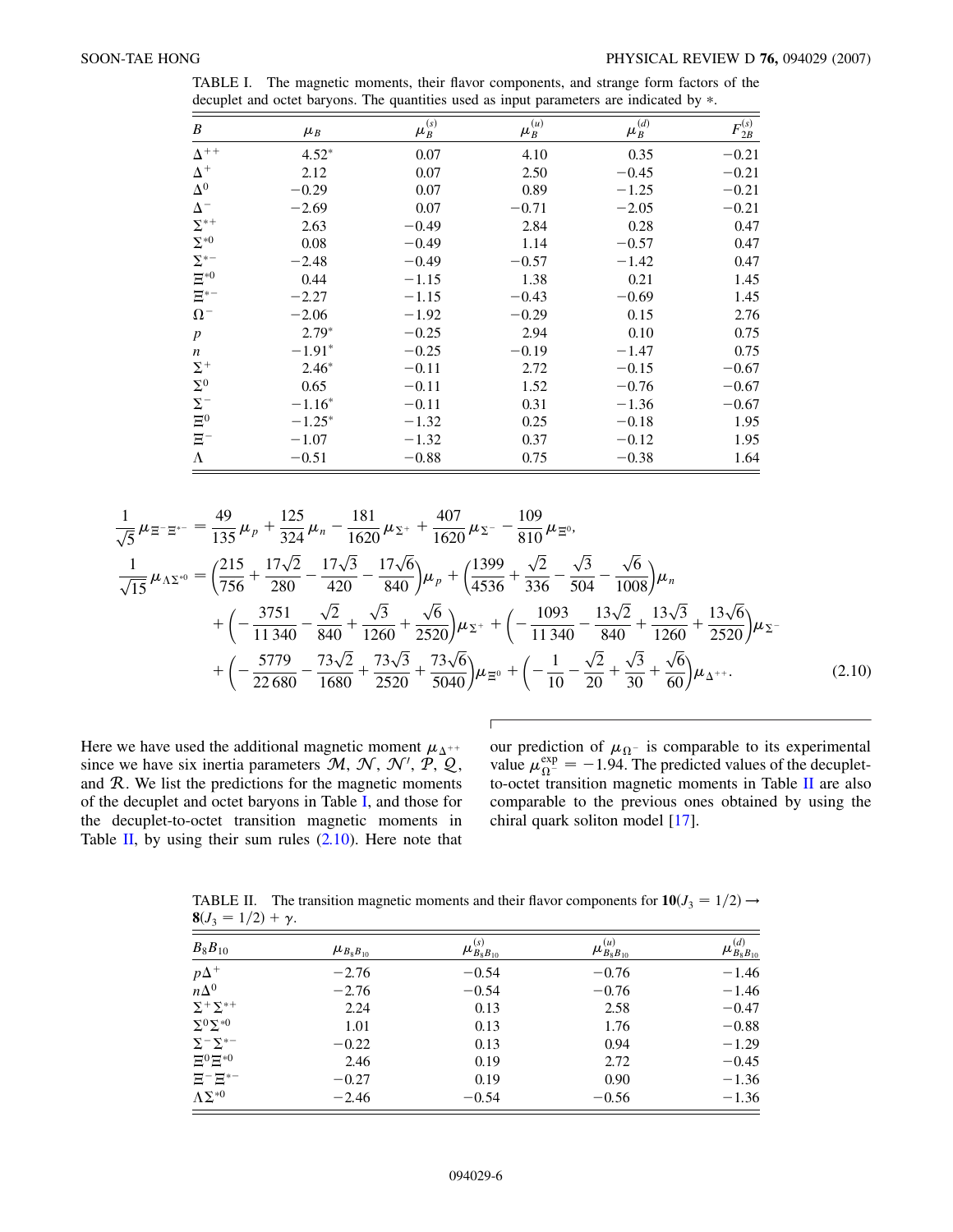# **III. STRANGE FLAVOR MAGNETIC MOMENTS OF BARYON DECUPLET**

In the SU(3) flavor symmetry broken case we decompose the EM currents into three pieces  $J^{\mu} = J^{\mu(u)} + J^{\mu(d)} + J^{\mu(s)}$ where the *q*-flavor currents  $J^{\mu(q)} = J_{CS}^{\mu(q)} + J_{FSB}^{\mu(q)}$  are given by substituting the charge operator  $\hat{Q}$  with the *q*-flavor charge operator  $\hat{Q}_q$ 

$$
J_{\text{CS}}^{\mu(q)} = \bar{\psi}\gamma^{\mu}\hat{Q}_q\psi\Theta_B + \left(-\frac{i}{2}f_{\pi}^2 \text{tr}(\hat{Q}_q l^{\mu}) + \frac{i}{8e^2} \text{tr}[\hat{Q}_q, l^{\nu}][l^{\mu}, l^{\nu}] + U \leftrightarrow U^{\dagger}\right)\bar{\Theta}_B
$$
  
+ 
$$
\frac{N_c}{48\pi^2} \epsilon^{\mu\nu\alpha\beta} \text{tr}(\hat{Q}_q l_{\nu} l_{\alpha} l_{\beta} - U \leftrightarrow U^{\dagger})\bar{\Theta}_B,
$$
  

$$
J_{\text{FSB}}^{\mu(q)} = -\frac{i}{12}f_{\pi}^2(\chi^2 - 1)\text{tr}((1 - \sqrt{3}\lambda_8)(U\hat{Q}_q l^{\mu} + l^{\mu}\hat{Q}_q U^{\dagger}) + U \leftrightarrow U^{\dagger})\bar{\Theta}_B
$$
  
(3.1)

to obtain the baryon magnetic moments and transition magnetic moments in the *s*-flavor channel

$$
\mu_{\Delta}^{(s)} = -\frac{7}{48} \mathcal{M} + \frac{1}{12} \left( \mathcal{N} - \frac{1}{2\sqrt{3}} \mathcal{N}' \right) + \frac{2}{21} \mathcal{P} + \frac{5}{168} \mathcal{Q} + \frac{1}{84} \mathcal{R},
$$
\n
$$
\mu_{\Sigma^{+}}^{(s)} = -\frac{1}{6} \mathcal{M} + \frac{1}{126} \mathcal{P} - \frac{1}{126} \mathcal{Q} + \frac{1}{126} \mathcal{R},
$$
\n
$$
\mu_{\Xi^{+}}^{(s)} = -\frac{3}{16} \mathcal{M} - \frac{1}{12} \left( \mathcal{N} - \frac{1}{2\sqrt{3}} \mathcal{N}' \right) - \frac{2}{21} \mathcal{P} - \frac{5}{168} \mathcal{Q} - \frac{1}{84} \mathcal{R},
$$
\n
$$
\mu_{\Omega}^{(s)} = -\frac{5}{24} \mathcal{M} - \frac{1}{6} \left( \mathcal{N} - \frac{1}{2\sqrt{3}} \mathcal{N}' \right) - \frac{3}{14} \mathcal{P} - \frac{1}{28} \mathcal{Q} - \frac{1}{21} \mathcal{R},
$$
\n
$$
\mu_{\chi}^{(s)} = -\frac{7}{60} \mathcal{M} + \frac{1}{45} \left( \mathcal{N} + \frac{1}{2} \mathcal{N}' \right) + \frac{1}{45} \mathcal{P} + \frac{1}{90} \mathcal{Q},
$$
\n
$$
\mu_{\Sigma}^{(s)} = -\frac{1}{60} \mathcal{M} + \frac{1}{15} \left( \mathcal{N} + \frac{1}{2} \mathcal{N}' \right) + \frac{11}{135} \mathcal{P} + \frac{1}{54} \mathcal{Q} + \frac{2}{135} \mathcal{R},
$$
\n
$$
\mu_{\Xi}^{(s)} = -\frac{1}{5} \mathcal{M} - \frac{4}{45} \left( \mathcal{N} + \frac{1}{2} \mathcal{N}' \right) - \frac{1}{9} \mathcal{P} - \frac{1}{45} \mathcal{Q} - \frac{1}{45}
$$

Similarly, in the *u*- and *d*-flavor channels of the adjoint representation we obtain the baryon magnetic moments and transition magnetic moments  $(A1)$  $(A1)$  in the Appendix. Here one notes that in general all the baryon decuplet and octet magnetic moments fulfill the model independent relations in the *u*- and *d*-flavor components and the *I*-spin symmetry of the isomultiplets with the same strangeness in the *s*-flavor channel

$$
\mu_B^{(d)} = \frac{Q_d}{Q_u} \mu_{\bar{B}}^{(u)}, \qquad \mu_B^{(s)} = \mu_{\bar{B}}^{(s)}, \tag{3.3}
$$

<span id="page-6-0"></span>with  $\bar{B}$  being the isospin conjugate baryon in the isomultiplets of the baryon.

1

As in the previous sum rules of the magnetic moments [\(2.9\)](#page-3-1) and ([2.10](#page-5-2)), we find the sum rules of the strange components of the magnetic moments and transition magnetic moments in terms of the six experimentally known magnetic moments: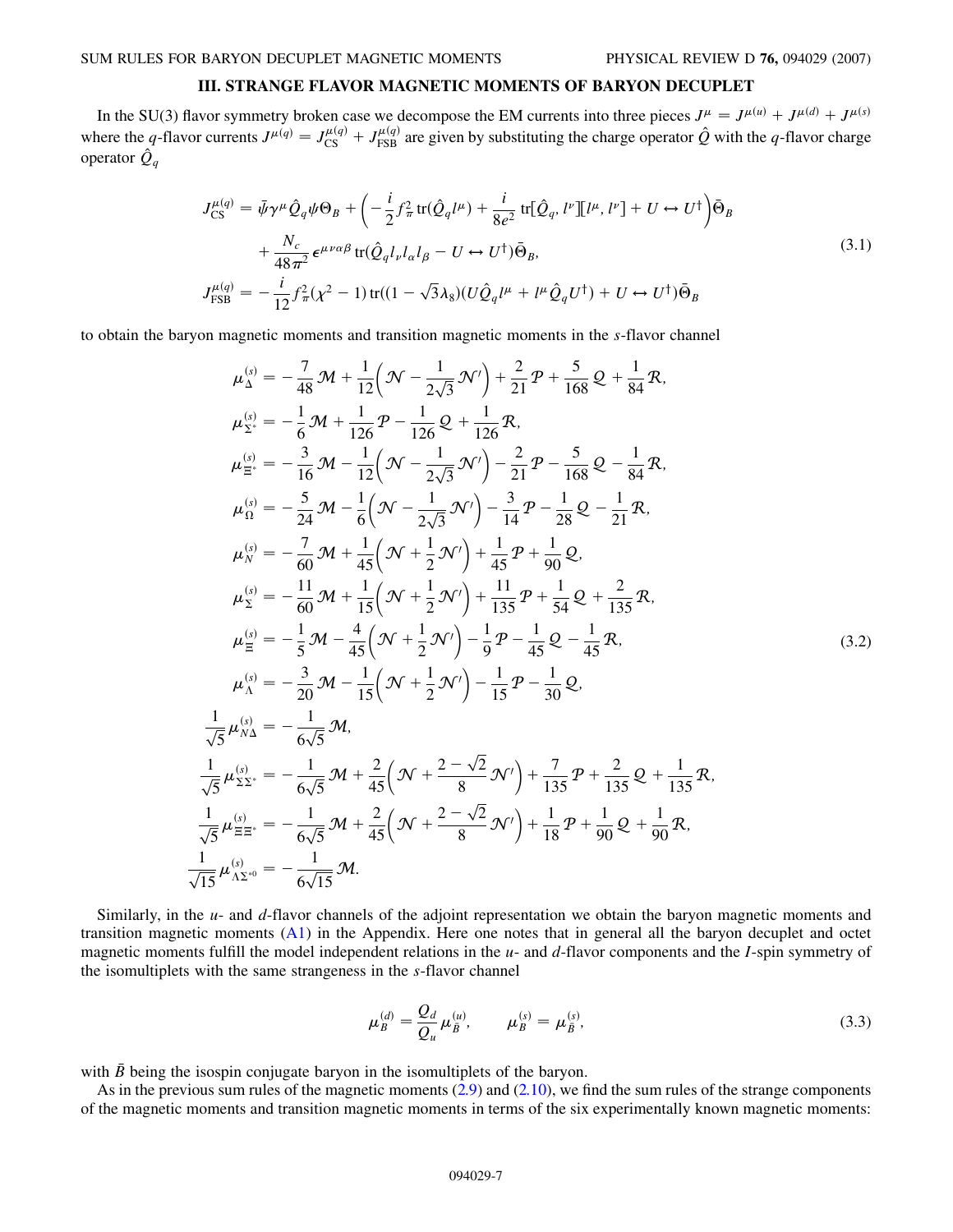$$
\mu_{\Delta}^{(s)} = -\frac{13}{84}\mu_{p} - \frac{115}{304}\mu_{n} - \frac{83}{126}\mu_{\Sigma} + \frac{47}{252}\mu_{\Sigma} - \frac{463}{504}\mu_{\Xi^{0}} + \frac{1}{6}\mu_{\Delta^{++}},
$$
\n
$$
\mu_{\Sigma'}^{(s)} = -\frac{29}{42}\mu_{p} - \frac{50}{63}\mu_{n} - \frac{23}{126}\mu_{\Sigma^{+}} + \frac{8}{63}\mu_{\Sigma^{+}} - \frac{26}{63}\mu_{\Xi^{0}},
$$
\n
$$
\mu_{\Xi'}^{(s)} = -\frac{43}{84}\mu_{p} - \frac{445}{504}\mu_{n} - \frac{113}{126}\mu_{\Sigma^{+}} - \frac{103}{252}\mu_{\Sigma} - \frac{433}{504}\mu_{\Xi^{0}} - \frac{1}{6}\mu_{\Delta^{++}},
$$
\n
$$
\mu_{0}^{(s)} = \frac{8}{21}\mu_{p} - \frac{155}{252}\mu_{n} - \frac{353}{126}\mu_{\Sigma^{+}} - \frac{179}{126}\mu_{\Sigma^{+}} - \frac{569}{252}\mu_{\Xi^{0}} - \frac{1}{3}\mu_{\Delta^{++}},
$$
\n
$$
\mu_{\chi}^{(s)} = -\frac{1}{3}\mu_{p} - \frac{5}{9}\mu_{\chi^{+}} - \frac{1}{9}\mu_{\Sigma^{+}} - \frac{8}{9}\mu_{\Xi^{0}},
$$
\n
$$
\mu_{\chi}^{(s)} = -\frac{1}{3}\mu_{p} - \frac{2}{3}\mu_{p} - \frac{4}{3}\mu_{\chi^{+}} - \frac{2}{3}\mu_{\Sigma^{+}} - \frac{8}{3}\mu_{\Xi^{0}},
$$
\n
$$
\mu_{\chi}^{(s)} = -\mu_{p} - \mu_{m},
$$
\n
$$
\frac{1}{\sqrt{5}}\mu_{\chi}^{(s)} = -\frac{\sqrt{5}}{15}\mu_{p} - \frac{\sqrt{5}}{9}\mu_{m} - \frac{7\sqrt{5}}{45}\mu_{\chi^{+}} - \frac{\sqrt{5}}{45}\mu_{\Sigma^{+}} - \frac{8\sqrt{5}}{45}\mu_{
$$

 $\sqrt{ }$ 

Similarly, the sum rules of the *u*- and *d*-flavor components of the magnetic moments and transition magnetic moments are given by  $(A2)$  $(A2)$  in the Appendix. Here one notes that the flavor components of the transition magnetic moments  $\mu_{p\Delta}$  and  $\mu_{n\Delta}$ <sup>0</sup> satisfy the identities

$$
\mu_{p\Delta^{+}}^{(q)} = \mu_{n\Delta^{0}}^{(q)}, \qquad (q = u, d, s), \tag{3.5}
$$

<span id="page-7-0"></span>to yield  $\mu_{p\Delta^+} = \mu_{n\Delta^0}$  as in ([2.10](#page-5-2)). The identities [\(3.5\)](#page-7-0) are consistent with the previous ones in Refs. [[14](#page-12-13),[16](#page-12-14)]. We list the predictions for the *u*-, *d*-, and *s*-flavor components of the decuplet and octet magnetic moments in Table [I,](#page-5-0) and those for the decuplet-to-octet transition magnetic mo-ments in Table [II](#page-5-1), by using the sum rules  $(3.4)$  and  $(A2)$ .

Next, the form factors of the decuplet baryons, with internal structure, are defined by the matrix elements of the EM currents

$$
\langle p+q|J^{\mu}|p\rangle = \bar{u}(p+q)\left(\gamma^{\mu}F_{1B}(q^2) + \frac{i}{2m_B}\sigma^{\mu\nu}q^{\nu}F_{2B}(q^2)\right)u(p), \quad (3.6)
$$

where  $u(p)$  is the spinor of the baryons and *q* is the momentum transfer. Using the *s*-flavor charge operator in the EM currents as before, in the limit of zero momentum transfer, one can obtain the strange form factors of baryon decuplet and octet

<span id="page-7-1"></span>
$$
F_{1B}^{(s)}(0) = S, \qquad F_{2B}^{(s)}(0) = -3\mu_B^{(s)} - S \tag{3.7}
$$

in terms of the strangeness quantum number of the baryon  $S(= 1 - Y)$  (*Y*, hypercharge) and the strange components of the baryon decuplet and octet magnetic moments  $\mu_B^{(s)}$ . The predictions for the strange form factors of the decuplet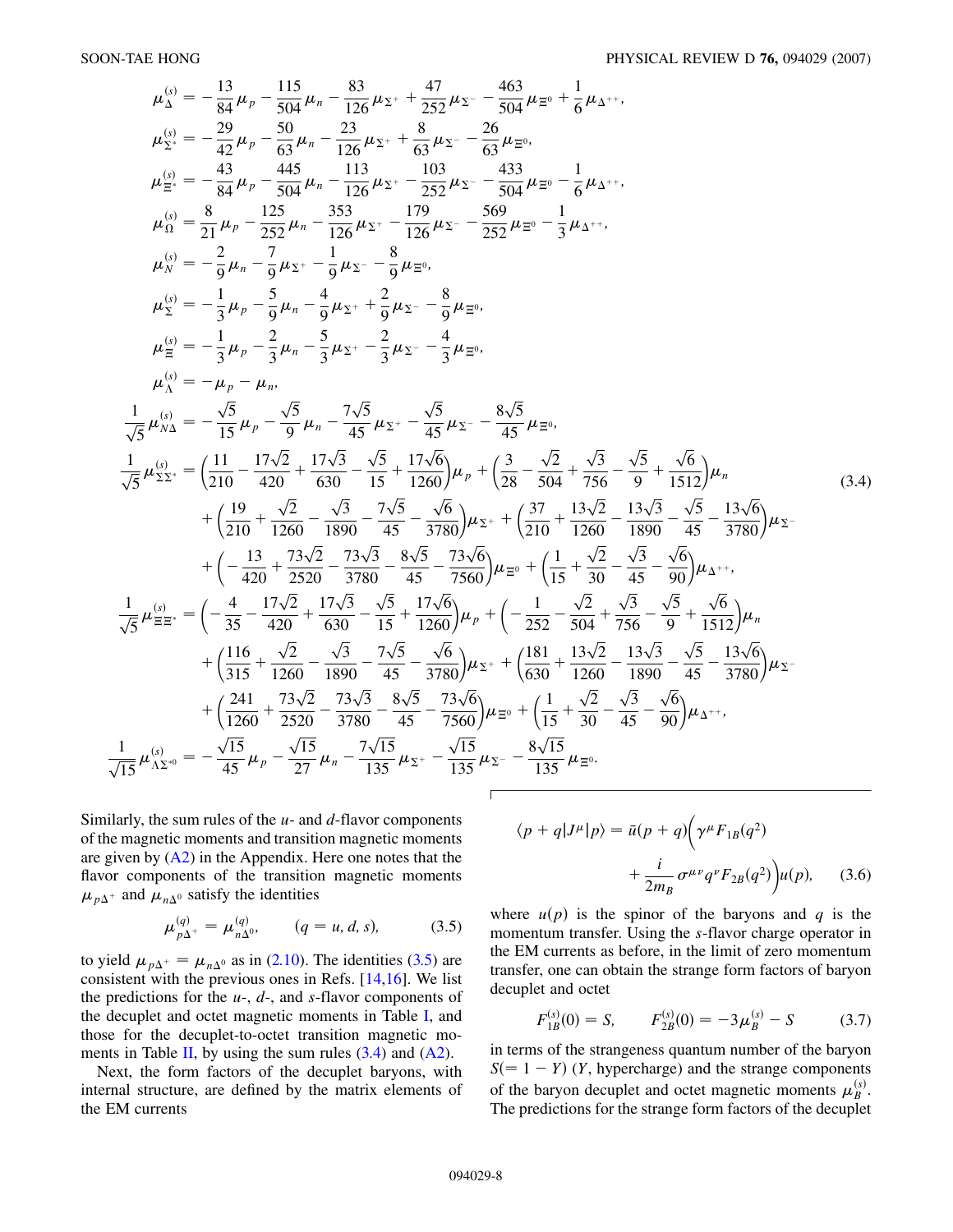and octet baryons are listed in Table [I](#page-5-0) by using the relation [\(3.7\)](#page-7-1).

### **IV. CONCLUSIONS**

In summary, we have derived sum rules for the baryon decuplet and octet magnetic moments and the decuplet-tooctet transition magnetic moments, in the chiral models with the SU(3) flavor group. These sum rules are explicitly constructed in terms of the six experimentally known baryon magnetic moments  $\mu_p$ ,  $\mu_n$ ,  $\mu_{\Sigma}$ <sup>+</sup>,  $\mu_{\Sigma}$ <sup>-</sup>,  $\mu_{\Xi}$ <sup>0</sup>, and  $\mu_{\Delta^{++}}$  to yield the theoretical predictions for the remnant baryon magnetic moments. Especially in the case of using the experimental data for the six baryon magnetic moments as input data of the sum rules, the predicted value of  $\mu_{\Omega^-}$  is comparable to its experimental datum.

Next, we have extended the above algorithm to flavor components and strange form factors of the baryon decuplet and octet magnetic moments to find their sum rules in terms of the six baryon magnetic moments. The sum rules for the decuplet-to-octet transition magnetic moments and their flavor components have also been obtained. It is also shown that all the baryon decuplet and octet magnetic moments fulfill the model independent relations in the *u*and *d*-flavor components and the *I*-spin symmetry of the isomultiplets with the same strangeness in the *s*-flavor channel. Moreover, the *s*-flavor components of the decuplet-to-octet transition magnetic moments respect the *I*-spin symmetry of the isomultiplets with the same strangeness. However, some transition magnetic moments such as  $\mu_{p\Delta^+}^{(u)}$ ,  $\mu_{n\Delta^0}^{(u)}$ , and  $\mu_{\Lambda\Sigma^*0}^{(u)}$  do not satisfy the model

independent relations in the *u*- and *d*-flavor components. It is also interesting to see that  $\mu_{p\Delta^+}^{(q)}$  and  $\mu_{n\Delta^0}^{(q)}$  are equal to each other in the *q*-flavor ( $q = u, d, s$ ) channels, which are consistent with the previous results [\[14,](#page-12-13)[16\]](#page-12-14).

It would be desirable if the SU(3) representation mixing effects on the baryon magnetic moments [[24\]](#page-12-22) could be investigated by exploiting the multiquark structure associated with the highly nontrivial nonlinear symmetry breaking terms.

# **ACKNOWLEDGMENTS**

The author would like to deeply thank R. D. McKeown for the warm hospitality at Kellogg Radiation Laboratory, Caltech where a part of this work has been done. He is also grateful to G. E. Brown, H. C. Kim, R. D. McKeown, D. P. Min, B. Y. Park, M. Ramsey-Musolf, M. Rho, and P. Wang for helpful discussions and encouragements. This work was supported by the Korea Research Foundation Grant funded by the Korean Government (MOEHRD, Basic Research Promotion Fund), Grant No. KRF-2006-331- C00071, and by the Korea Research Council of Fundamental Science and Technology (KRCF), Grant No. C-RESEARCH-2006-11-NIMS.

#### **APPENDIX**

In the *u*- and *d*-flavor channels of the adjoint representation, the baryon magnetic moments and transition magnetic moments are given by

<span id="page-8-0"></span>
$$
\mu_{\Delta^{++}}^{(u)} = -2\mu_{\Delta^{-}}^{(d)} = \frac{5}{12} \mathcal{M} + \frac{1}{3} \left( \mathcal{N} - \frac{1}{2\sqrt{3}} \mathcal{N}' \right) + \frac{2}{7} \mathcal{P} - \frac{1}{28} \mathcal{Q} - \frac{1}{21} \mathcal{R},
$$
\n
$$
\mu_{\Delta^{+}}^{(u)} = -2\mu_{\Delta^{0}}^{(d)} = \frac{3}{8} \mathcal{M} + \frac{1}{6} \left( \mathcal{N} - \frac{1}{2\sqrt{3}} \mathcal{N}' \right) + \frac{10}{63} \mathcal{P} + \frac{1}{126} \mathcal{Q} - \frac{1}{126} \mathcal{R},
$$
\n
$$
\mu_{\Delta^{0}}^{(u)} = -2\mu_{\Delta^{++}}^{(d)} = \frac{1}{3} \mathcal{M} + \frac{2}{63} \mathcal{P} + \frac{13}{252} \mathcal{Q} + \frac{2}{63} \mathcal{R},
$$
\n
$$
\mu_{\Delta^{--}}^{(u)} = -2\mu_{\Delta^{++}}^{(d)} = \frac{7}{24} \mathcal{M} - \frac{1}{6} \left( \mathcal{N} - \frac{1}{2\sqrt{3}} \mathcal{N}' \right) - \frac{2}{21} \mathcal{P} + \frac{2}{21} \mathcal{Q} + \frac{1}{14} \mathcal{R},
$$
\n
$$
\mu_{\Sigma^{++}}^{(u)} = -2\mu_{\Sigma^{+-}}^{(d)} = \frac{3}{8} \mathcal{M} + \frac{1}{6} \left( \mathcal{N} - \frac{1}{2\sqrt{3}} \mathcal{N}' \right) + \frac{19}{126} \mathcal{P} - \frac{17}{252} \mathcal{Q} - \frac{1}{63} \mathcal{R},
$$
\n
$$
\mu_{\Sigma^{*0}}^{(u)} = -2\mu_{\Sigma^{*0}}^{(d)} = \frac{1}{3} \mathcal{M} + \frac{1}{126} \mathcal{P} - \frac{1}{126} \mathcal{Q} + \frac{1}{126} \mathcal{R},
$$
\n
$$
\mu_{\Sigma^{*0}}^{(u)} = -2\mu_{\Sigma^{*0
$$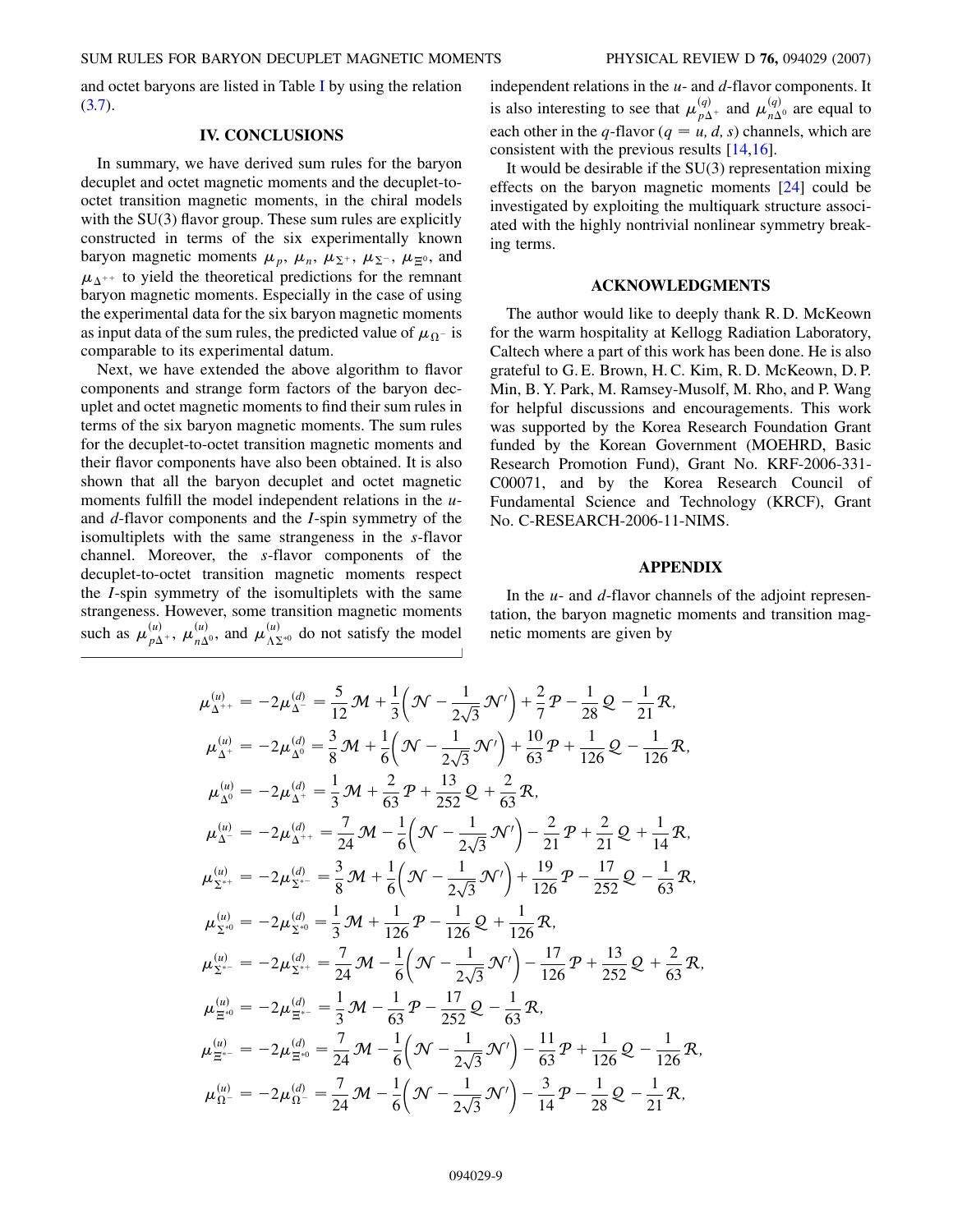$$
\mu_{p}^{(a)} = -2\mu_{n}^{(d)} = \frac{2}{5} \mathbf{M} + \frac{8}{45} \left( \mathbf{N} + \frac{1}{2} \mathbf{N}' \right) + \frac{16}{135} \mathbf{P} - \frac{4}{135} \mathbf{Q} - \frac{2}{135} \mathbf{R},
$$
\n
$$
\mu_{n}^{(a)} = -2\mu_{p}^{(d)} = \frac{11}{30} \mathbf{M} - \frac{2}{15} \left( \mathbf{N} + \frac{1}{2} \mathbf{N}' \right) - \frac{2}{27} \mathbf{P} + \frac{7}{135} \mathbf{Q} + \frac{2}{135} \mathbf{R},
$$
\n
$$
\mu_{\Sigma}^{(a)} = -2\mu_{\Sigma}^{(d)} = \frac{2}{5} \mathbf{M} + \frac{8}{45} \left( \mathbf{N} + \frac{1}{2} \mathbf{N}' \right) + \frac{26}{135} \mathbf{P} - \frac{2}{135} \mathbf{Q} - \frac{4}{135} \mathbf{R},
$$
\n
$$
\mu_{\Sigma}^{(a)} = -2\mu_{\Sigma}^{(d)} = \frac{19}{60} \mathbf{M} + \frac{1}{15} \left( \mathbf{N} + \frac{1}{2} \mathbf{N}' \right) + \frac{11}{135} \mathbf{P} + \frac{1}{34} \mathbf{Q} + \frac{2}{135} \mathbf{R},
$$
\n
$$
\mu_{\Sigma}^{(a)} = -2\mu_{\Sigma}^{(d)} = \frac{7}{30} \mathbf{M} - \frac{2}{45} \left( \mathbf{N} + \frac{1}{2} \mathbf{N}' \right) - \frac{4}{135} \mathbf{P} + \frac{7}{135} \mathbf{Q} + \frac{8}{135} \mathbf{R},
$$
\n
$$
\mu_{\Xi}^{(a)} = -2\mu_{\Xi}^{(a)} = \frac{7}{30} \mathbf{M} - \frac{2}{45} \left( \mathbf{N} + \frac{1}{2} \mathbf{N}' \right) - \frac{2}{135} \mathbf{P} - \frac{4}{135} \mathbf{Q} - \frac{8}{13
$$

Next, we list the sum rules of the *u*- and *d*-flavor components of the magnetic moments and transition magnetic moments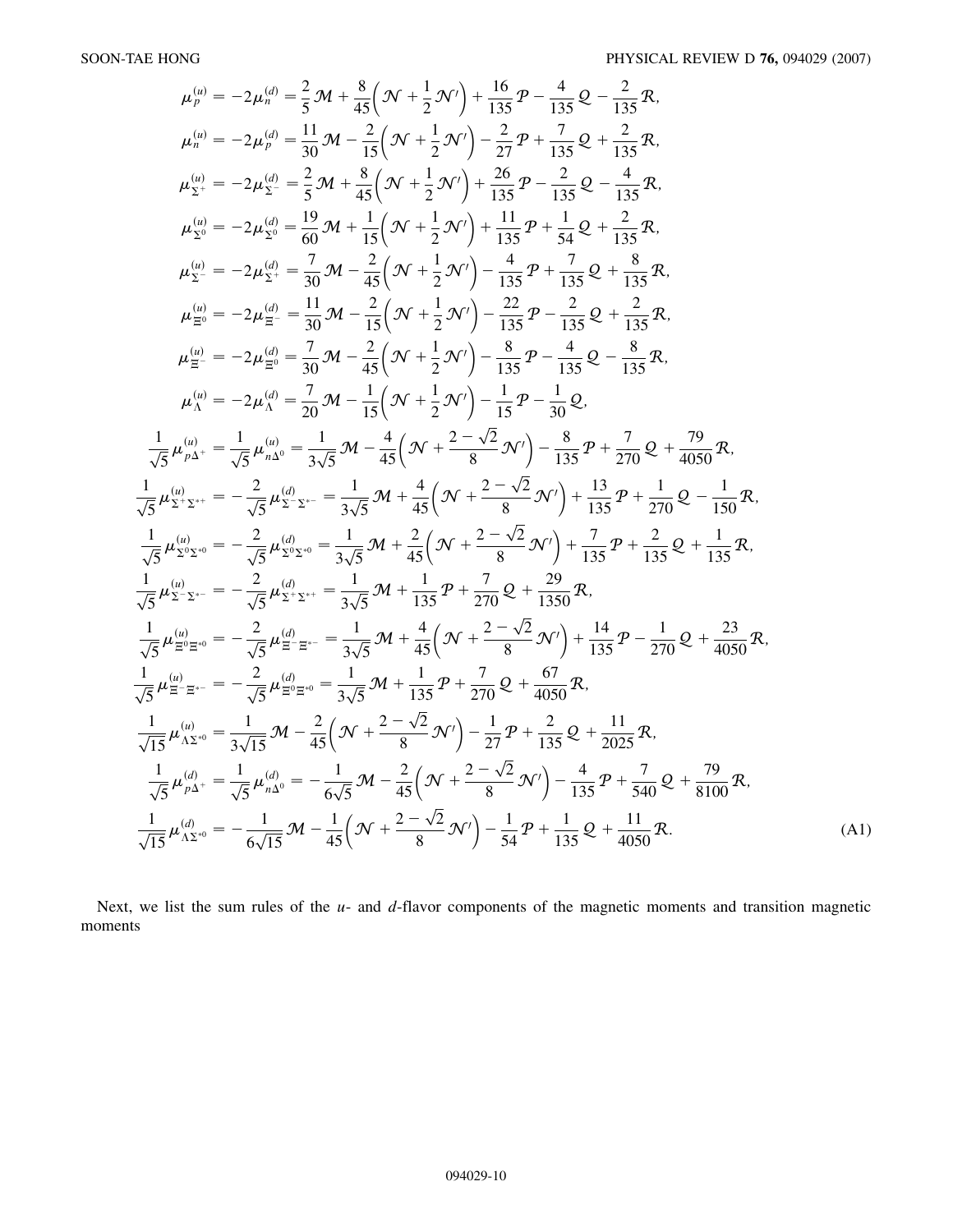SUM RULES FOR BARYON DECUPLET MAGNETIC MOMENTS PHYSICAL REVIEW D **76,** 094029 (2007)

$$
\mu_{\Delta}^{(a)} = \frac{2}{3}\mu_{p} + \frac{10}{9}\mu_{m} + \frac{14}{9}\mu_{X} + \frac{2}{9}\mu_{X} - \frac{16}{9}\mu_{E0} + \frac{2}{3}\mu_{A+}, \n\mu_{\Delta}^{(a)} = \frac{11}{14}\mu_{p} + \frac{335}{32}\mu_{a} + \frac{103}{63}\mu_{Z} + \frac{53}{126}\mu_{Z} + \frac{443}{126}\mu_{E^{0}} + \frac{1}{3}\mu_{\Delta^{++}}, \n\mu_{\Delta}^{(a)} = \frac{19}{21}\mu_{p} + \frac{65}{22}\mu_{a} + \frac{12}{12}\mu_{Z} + \frac{13}{12}\mu_{Z} + \frac{73}{42}\mu_{E^{0}}, \n\mu_{\Delta}^{(a)} = \frac{49}{42}\mu_{p} + \frac{445}{32}\mu_{a} + \frac{113}{63}\mu_{Z} + \frac{133}{126}\mu_{Z} + \frac{233}{32}\mu_{E^{0}} - \frac{1}{3}\mu_{\Delta^{++}}, \n\mu_{\Sigma^{0}}^{(a)} = \frac{11}{42}\mu_{p} + \frac{5}{32}\mu_{a} + \frac{113}{63}\mu_{Z} + \frac{131}{126}\mu_{Z} + \frac{271}{324}\mu_{Z^{0}} - \frac{1}{3}\mu_{\Delta^{++}}, \n\mu_{\Sigma^{0}}^{(a)} = \frac{13}{42}\mu_{p} + \frac{5}{53}\mu_{a} + \frac{137}{42}\mu_{Z} + \frac{31}{63}\mu_{Z} + \frac{271}{164}\mu_{E^{0}}, \n\mu_{\Sigma^{0}}^{(a)} = \frac{1}{3}\mu_{p} + \frac{395}{28}\mu_{a} + \frac{137}{426}\mu_{Z} + \frac{23}{126}\mu_{Z} + \frac{323}{126}\mu_{E^{0}}, \n\mu_{\Sigma^{0}}^{(a)} = \frac{2}{3}\mu_{p} + \frac{395}{126}\mu_{a} + \frac{13}{126}\mu_{z} + \frac{13}{126}\mu_{z} + \frac{323}{126}\
$$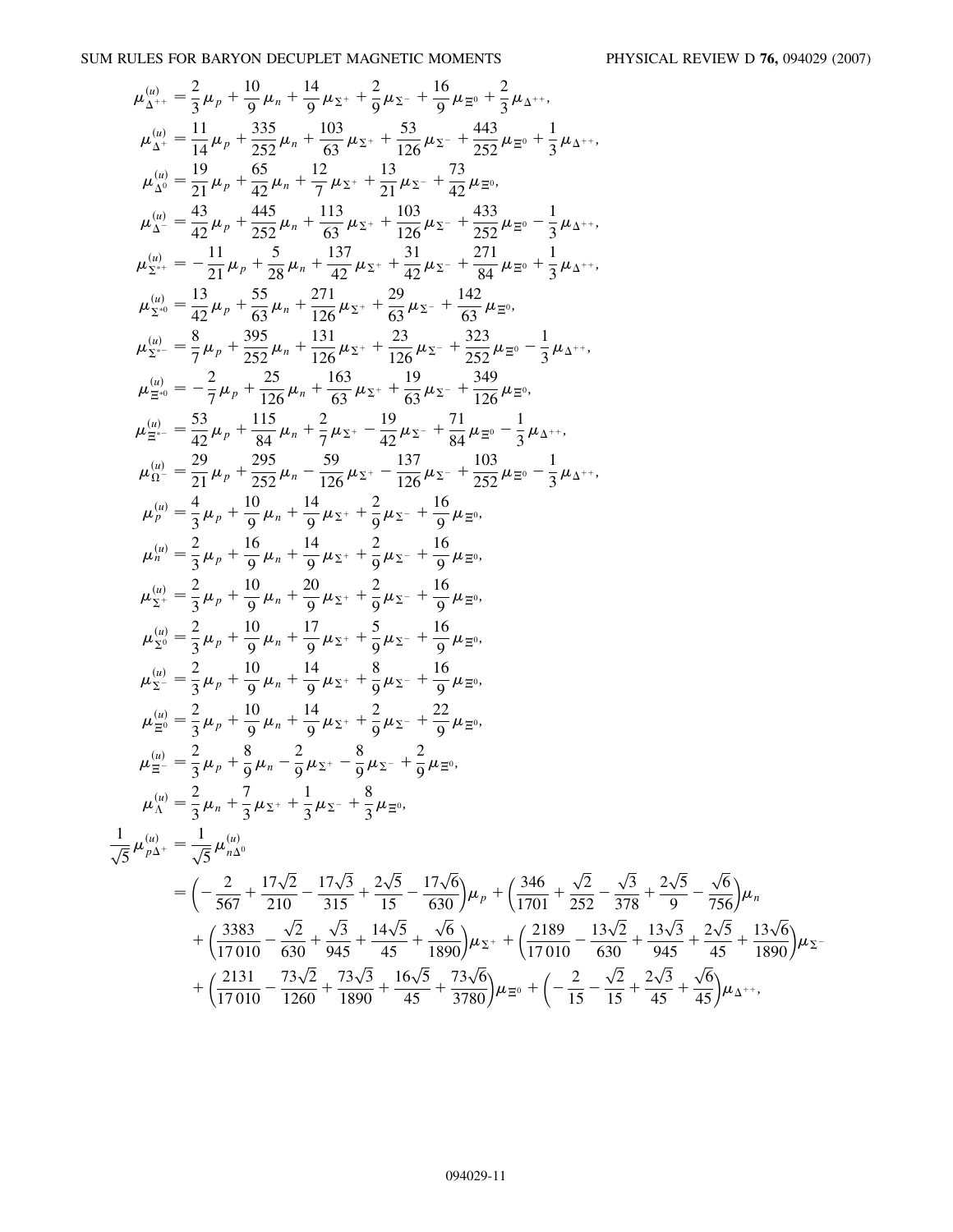<span id="page-11-0"></span>
$$
\frac{1}{\sqrt{5}}\mu_{\Sigma^{\text{V}},\Sigma^{\text{v}}}^{(n)} = \left(-\frac{83}{945}-\frac{17\sqrt{2}}{210}+\frac{17\sqrt{3}}{315}+\frac{2\sqrt{5}}{15}+\frac{17\sqrt{6}}{630}\right)\mu_{\nu}+\left(-\frac{1}{567}-\frac{\sqrt{2}}{252}+\frac{\sqrt{3}}{378}+\frac{2\sqrt{5}}{9}+\frac{\sqrt{6}}{560}\right)\mu_{\kappa} + \left(\frac{13}{1134}+\frac{13\sqrt{2}}{630}-\frac{\sqrt{3}}{945}+\frac{14\sqrt{5}}{45}-\frac{\sqrt{6}}{1890}\right)\mu_{\Sigma^{\text{v}}}+\left(\frac{103}{1134}+\frac{13\sqrt{2}}{630}-\frac{13\sqrt{3}}{345}+\frac{2\sqrt{5}}{45}-\frac{13\sqrt{6}}{1890}\right)\mu_{\Sigma^{\text{v}}} + \left(\frac{289}{5670}+\frac{14\sqrt{5}}{1260}-\frac{73\sqrt{3}}{1880}+\frac{16\sqrt{5}}{45}-\frac{73\sqrt{6}}{3780}\right)\mu_{\Sigma^{\text{v}}}+\left(\frac{2}{15}+\frac{\sqrt{2}}{15}-\frac{2\sqrt{3}}{245}-\frac{\sqrt{6}}{45}\right)\mu_{\kappa} + \left(\frac{2}{15}+\frac{\sqrt{2}}{15}-\frac{2\sqrt{3}}{245}-\frac{\sqrt{6}}{15}\right)\mu_{\kappa} + \left(\frac{29}{210}+\frac{\sqrt{2}}{1260}-\frac{\sqrt{3}}{1890}+\frac{14\sqrt{5}}{45}-\frac{\sqrt{6}}{3780}\right)\mu_{\Sigma^{\text{v}}}+\left(\frac{3}{10}+\frac{13\sqrt{2}}{1260}-\frac{13\sqrt{3}}{1890}+\frac{2\sqrt{5}}{45}-\frac{13\sqrt{6}}{1512}\right)\mu_{\kappa} + \left(\frac{19}{210}+\frac{\sqrt{2}}{1260}-\frac{\sqrt{3}}{1890}+\frac{14\sqrt{5}}{45}-\frac{\sqrt{6}}
$$